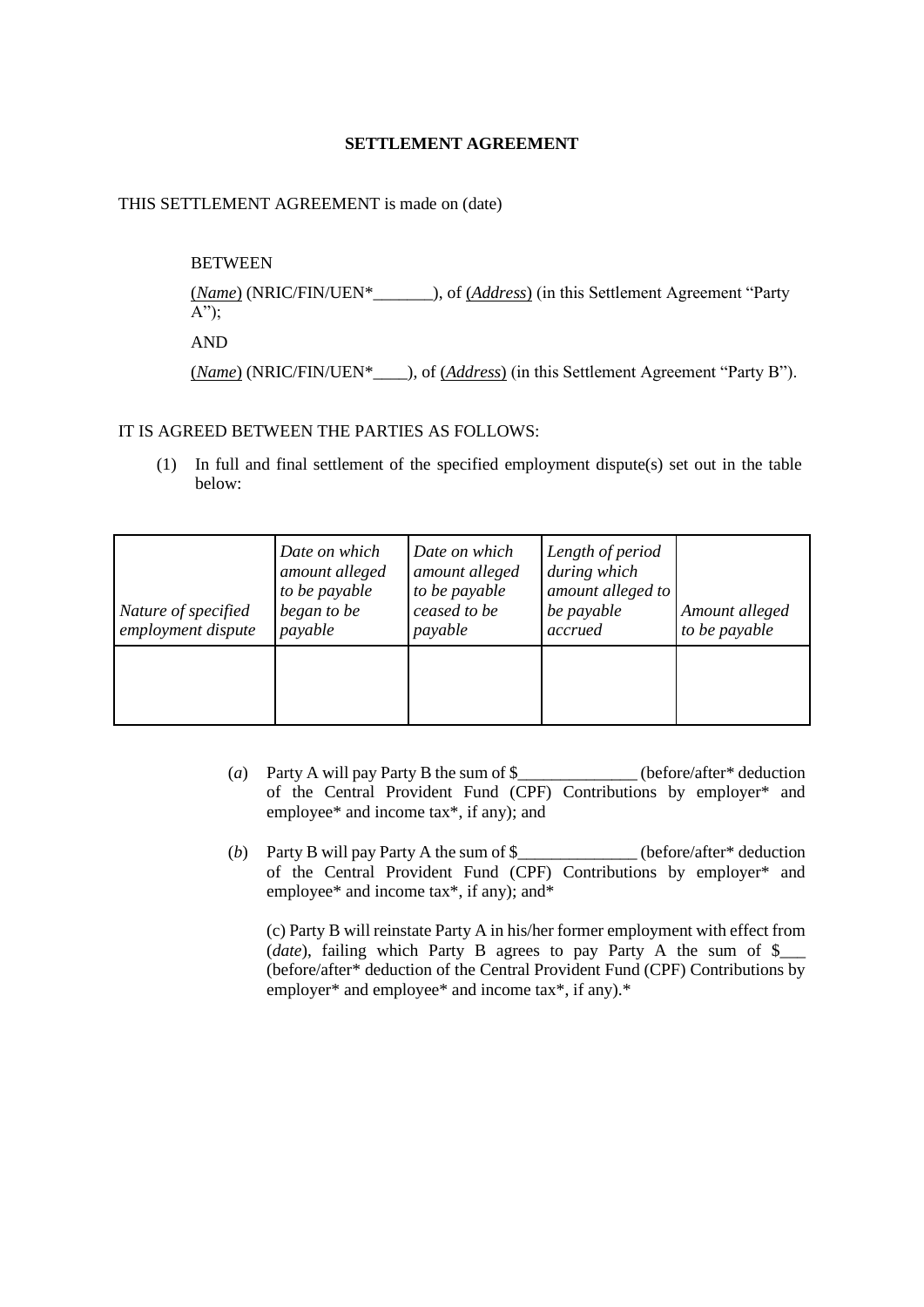(2) The sum stated in clause (1)(*a*) will be paid by Party A to Party B on or before (date) / in the following instalments:\*

| To pay on or before (Date) | Amount (S\$) |
|----------------------------|--------------|
|                            |              |
|                            |              |

(3) The sum stated in clause  $(1)(b)$  or (c) will be paid by Party B to Party A on or before  $(date)$ / in the following instalments:\*

| To pay on or before (Date) | Amount (S\$) |
|----------------------------|--------------|
|                            |              |
|                            |              |

- (4) Where a party (called in this Settlement Agreement the defaulting party) fails to pay in accordance with clause (2) or (3) (as the case may be), the other party may proceed to enforce this Settlement Agreement against the defaulting party by registering this Settlement Agreement with a District Court under section 7(2) of the Employment Claims Act 2016.
- (5) Where the defaulting party fails to pay any instalment of the sum stated in clause  $(1)(a)$ ,  $(1)(b)$  or  $(1)(c)$  (as the case may be) on the date specified in this Agreement, the outstanding balance of the entire sum stated in clause  $(1)(a)$ ,  $(1)(b)$  or  $(1)(c)$  (as the case may be) becomes immediately due and payable.